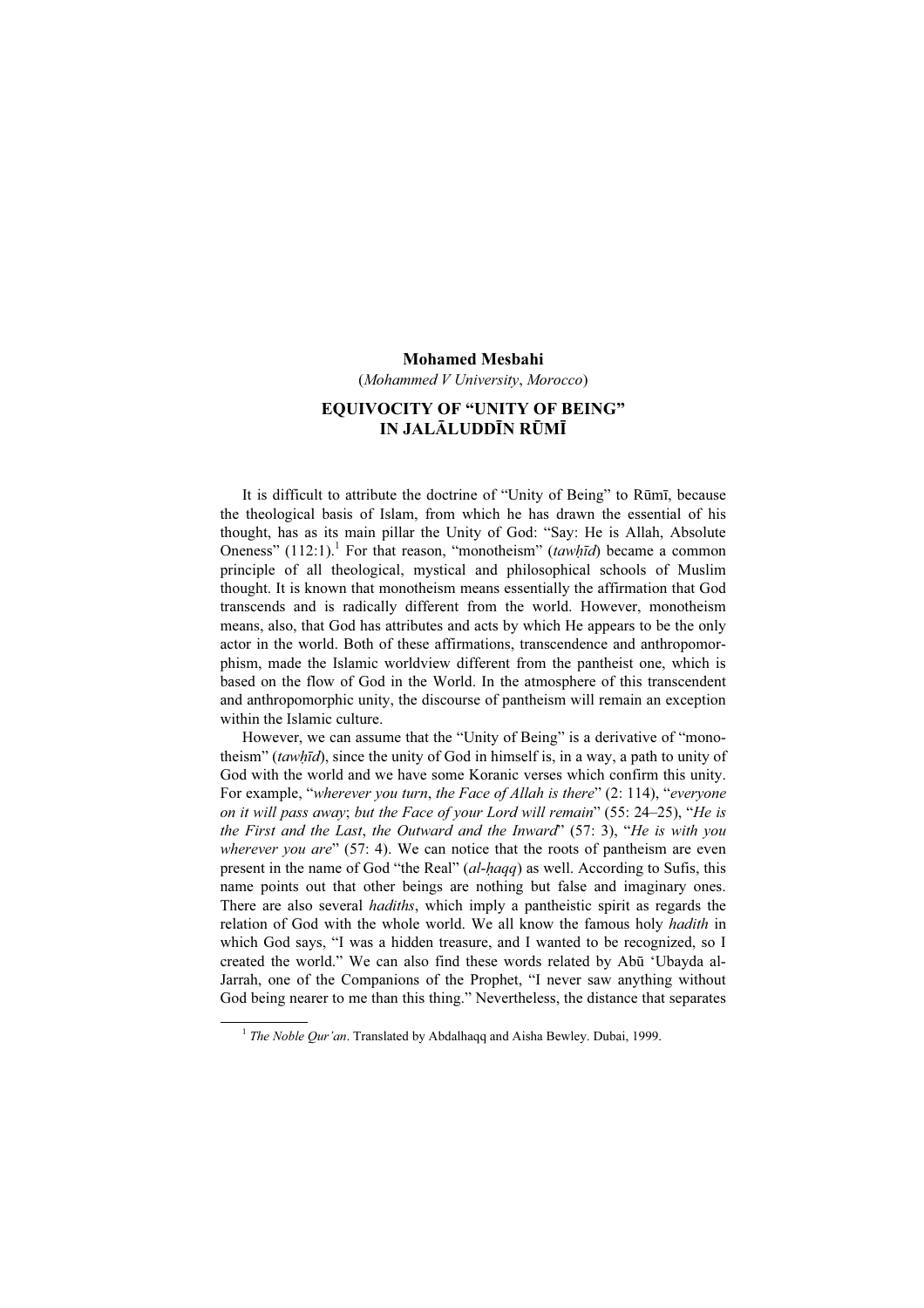the unity of God in Himself, and the unity of God with the world, remains very large. Only the mystics can venture to proclaim pantheism clearly.

This vacillation between monotheism and pantheism is reflected in the corpus of Jalāluddīn Rūmī, to the point that we cannot decide whether he is a proponent of monotheism or pantheism, because his corpus embodies both views on the unity, transcendence and immanence of God.

However, if there are some aspects of the philosophy of unity of being in Jalāluddīn Rūmī's corpus, they appear only in the form of ecstatic utterances  $(shatah\bar{a}t)$  and not in a demonstrative discourse. So we should not expect a great Sufi poet to sacrifice his poetic style for the sake of being in harmony with philosophical principles and concepts. What we can expect from him is restricted to vague poetic allusions in the form of metaphors and symbols, full of contradictions and and capable of losing you in a labyrinth of confusion and astonishment.

The equivocity of the notion of "unity of being" (waḥdat al-wujūd) appears in two forms: 1) in the potential or the a priori "unity of being," which exists in Nature and Man, expecting someone to actualize it; 2) in the a posteriori "Unity of Being," which is realized through a chain of transformations, where the mystic (sālik) moves from monotheism to pantheism.

We can also approach Rūmī's "Unity of Being" from two angles: 1) as a logical structure, i.e. a genre that contains three forms of unity of being: immanent unity (pantheism), human unity with God ( $i$ ttih $\bar{a}$ d), and divine unity with man (indwelling,  $hul\bar{u}l$ ); 2) as a genetic form, i.e. as a process of transformation from individualism to total unity.

The other aspect of equivocity of "Unity of Being" is that this unity belongs to the domain of Difference and Opposition, and not to the sphere of Intellect, which is based on the principle of identity. Nevertheless, the objective of this experience is precisely the achievement of identity between men and God through heart.<sup>2</sup> Generally, poetry and rationalism, identity and contrariety, annihilation and subsistence coexist together in Rūmī's ecstatic utterances (shaṭaḥāt). This unity aspires, at the same time, to go beyond categories, predicates and oppositions, to overcome unity, plurality, diversity and otherness to meet existence immediately, and to go through all states and stations to reach the unique One. The "Unity of Being" is inseparable from the question concerning the truth of I and the question of reality of You (God). Rūmī does not seem to be embarrassed by the the presence of these contrarieties in his writings. He feels rather assured of them because they allow the possibility of change and transformation.

 $2$  In his Seven Preaching Sessions, Rūmī says, "the love doesn't disappear from the reason" (Rūmī. Mawā'iz majālis al-sab'a. Translated into Arabic by 'Īsā 'Akūb. Damascus, 2004. P. 60).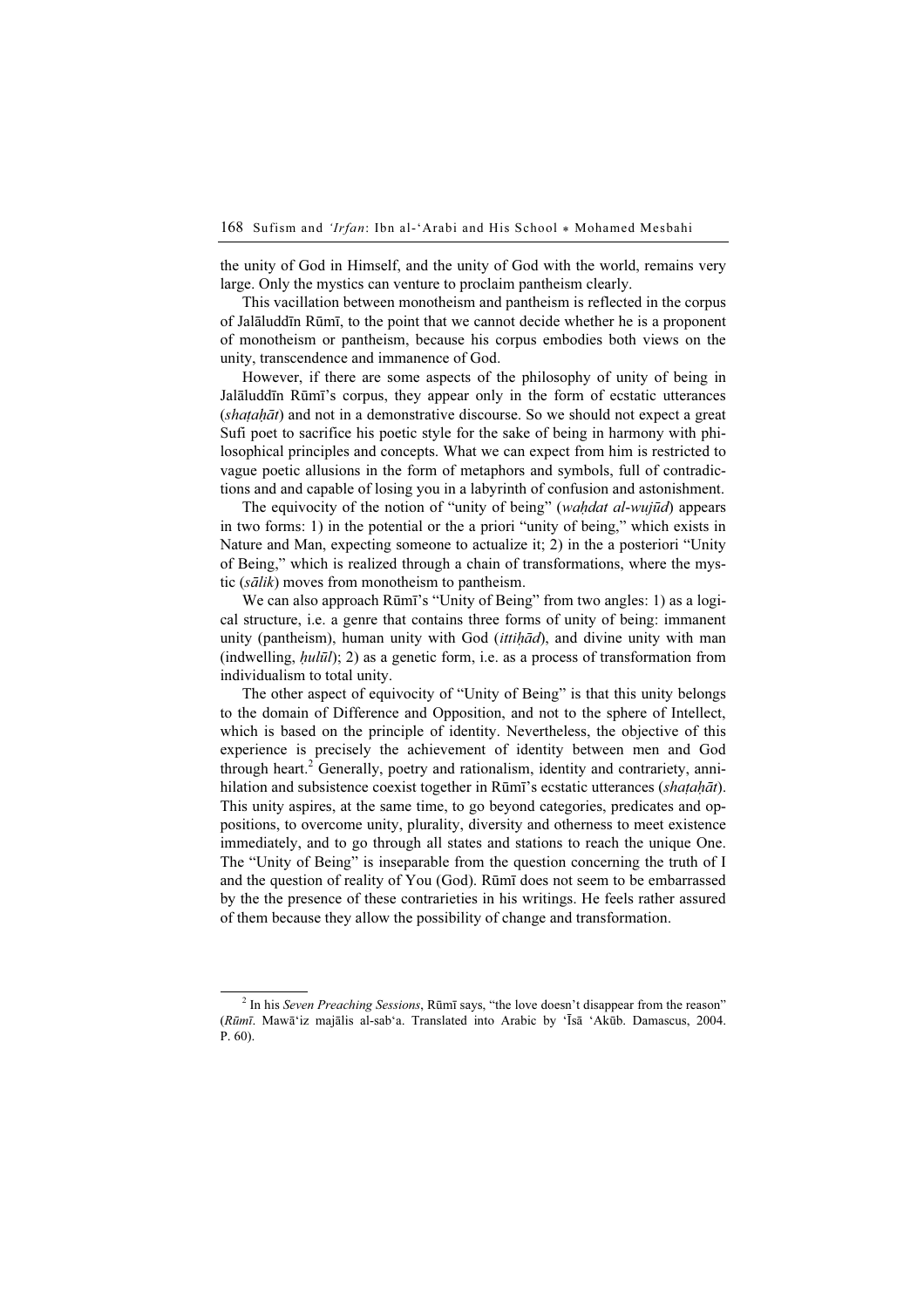# 1. "Unity of Being" as a solution to the aporia of One and Many

"Unity of Being" is an equivocal term. First, because it is composed of two concepts: unity and being. Second, regarding being, we notice that Rūmī, generally, replaces it by essence. Consequently, the "Unity of Being" will stand for the "unity of Essence." The reason is that the principle of distinction between essence and existence does not concern God, since His essence is His existence. In other words, He exists not by existence but by Himself. Third, Unity is not an accident to be added to Existence in the expression "Unity of Existence," but a negation of resemblance to other beings. In this context, Rūmī says, "Look round the world for 'others' and  $/$  reach certainty: There are no others"<sup>3</sup>. Even, when al-Hallaj called out: "I am the Real," the speaker was not really al-Hallaj but God himself.<sup>4</sup> Then, Existence, Essence and Unity mean the same thing, since nothing exists but the One Being who is the divine Essence.

However, the principle of impossibility of the existence of existences other than God is opposed to the fact that other beings exist too. To avoid this contradiction, Rūmī distinguishes between the Real Existence, that is God, and the vain and imaginable one. He says: "I swear, since I have seen Your face,  $/$  the whole world has become fraud and fantasy [to me]." He, like other lovers of pantheism, uses manifestations of divine self as a way to avoid opposition between the two existences, real and vain. Hence, beings become nothing but divine manifestations of one Real individual: "all the tasks of the world are different, but [simultaneously] all are one."

In this meaning, the world turns into a mirror that reflects the Reality of God. The world, then, does not stand up by itself, but its "stature" stands on God all times. Therefore, we can say that the relation between unity and manifestation is like that between essences and accidents. Rūmī says the following about this meaning, "Because it is accident (manifestation), men must not stop at it. Essence is like a musk diffuser, and the material world and its pleasant things are the perfume of this musk. This perfume of the musk does not last forever, since it is only an accident. Whoever is looking for musk in this perfume, and is not satisfied with this perfume, is a good man. But anyone who wants to make do only with the perfume (of the musk), and feels satisfied, is a bad man."<sup>5</sup>

It is important to notice that the concept of manifestation is contradictory. Manifestation means, first, the act of bringing to light the hidden and the myste-

 $3$  Rūmī. Dīwān-i Shams-i Tabrīzī, verse 34972 — quoted from: Chittick W.C. The Sufi Path of Love: The Spiritual Teachings of Rūmī. Albany: State University of New York Press, 1983. P. 183. <sup>4</sup>

 $^{4}$  Cf. Rūmī. Kitāb Fīhi mā fīhi. Translated into Arabic by 'Īsā 'Akūb. Damascus–Beyrouth, 2004. P. 27 (my translation). <sup>5</sup>

 $5$  Kitāb Fīhi mā fīhi. P. 101.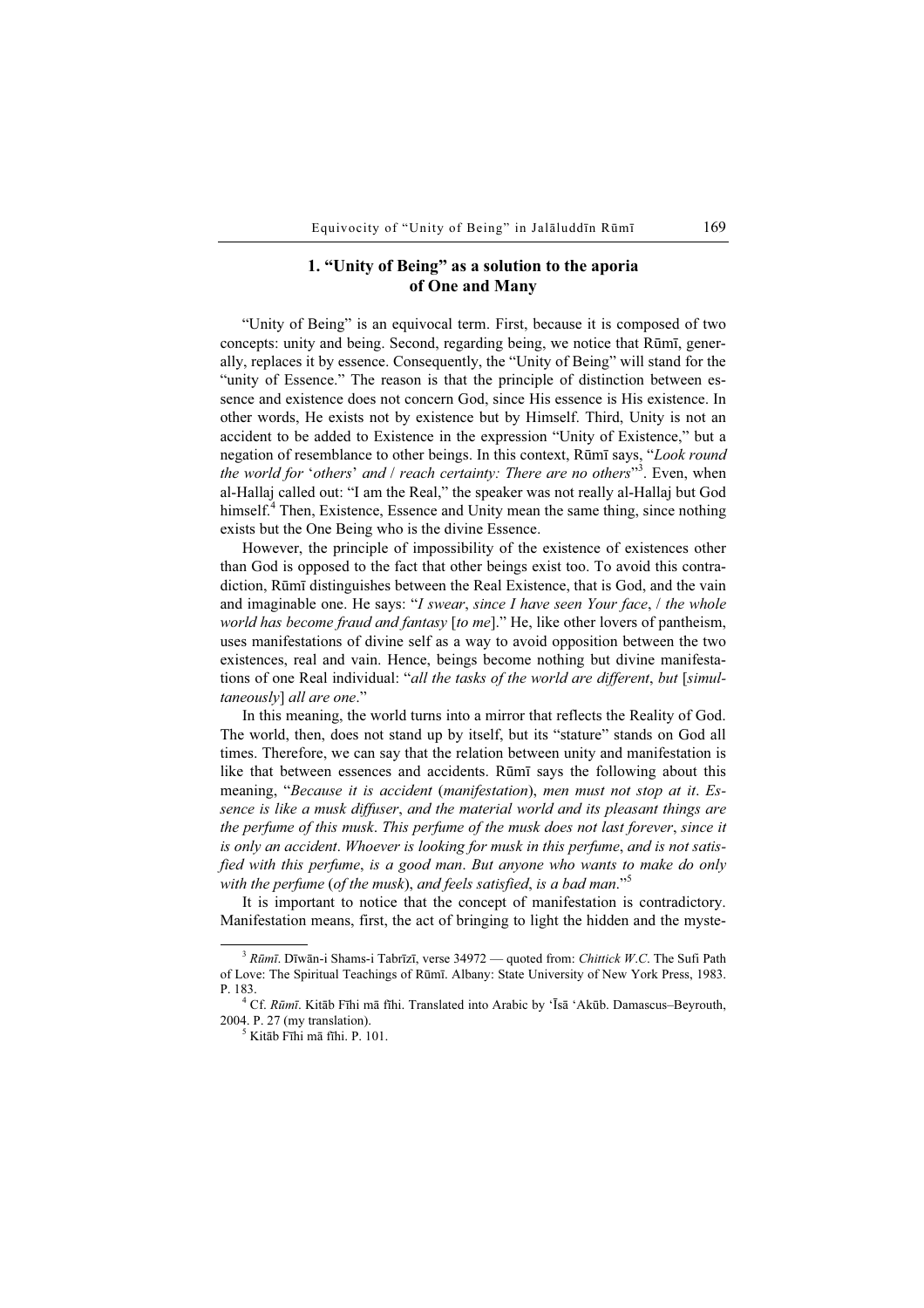rious essence; but if we ponder upon this concept, we will find out that it has an opposite meaning as well — namely, it refers to the act of hiding the divine Essence from us. Al-Hallaj expresses this contradictory nature of manifestations as follows: "He is hidden in His manifestation, manifest in His concealing." Rūmī explains the reason of concealing the reality of God in the saying: "If His light shines without veil, any heaven or earth, any sun or moon will disappear, and nothing will remain but the King."<sup>6</sup> In terms of paradox, His veil is the condition of the existence of the world.

In this sense, the doctrine of "pantheism" seems to be an extreme solution to the oldest aporia: the One and the Multiple, whether in its objective aspect (the opposition between the One and the Multiple) or the subjective one (the opposition between I and You, the self and the other), that is why the "Unity of Being" has two faces. We can refer to the first one as to potential unity, which is the unity of the Real veiled by His manifestations, while the second one assumes the name of "unity" in the sense of "springing into action" by polishing the mirror of man's essence. In other words, the objective "Unity of Being" appears as a totality that has two faces, God and the world: "From the beginning to the end, [there is] no one but You."

However, the subjective "unity of Being" means the process of transforming of "I" into "You." Rūmī thinks that we cannot justify the desire of subjective unity if God is not inside us, "See in your heart, the kingdom of God is inside you", and "When you contemplate well, you find the roots of all things in your self; all these other things [being] twigs of your self."<sup>7</sup> In his Rubā'iyāt, he also says: "O Sufi, the follower of the spiritual path, if you search for that, do not search for Him outside your self, seek him in yourself,"<sup>8</sup> and he adds: "why do you travel the world bewildered, Whom you seek, is not outside you."<sup>9</sup>

## 2. The annihilation of the self is the end of a subjective waḥdat al-wujūd

The experience of "Unity of Being" in Rūmī appears to be immersed in a hard paradox, where he feels that the Beloved is both very transcendent and very near to him at the same time. Indeed, the lover is scattered between the jealousy of his beloved, who urges him to say "none exists but Him," and the avidity of absorption by Him, which urges him to say, "there nothing in this dress but God." Therefore, we cannot overcome this aporia without annihilating the self in

<sup>6</sup> Ibid. P. 43. See also P. 72.

<sup>7</sup> Ibid. P. 47.

 $8$  Rūmī. Al-Rubā'iyāt. Translated into Arabic by 'Īsā 'Akūb. Damacus–Beyrouth, 2004.  $Rubā'ī 32. P. 29 (mv translation).$ 

<sup>&</sup>lt;sup>9</sup> Ibid. Rubā'ī 1979. P. 516.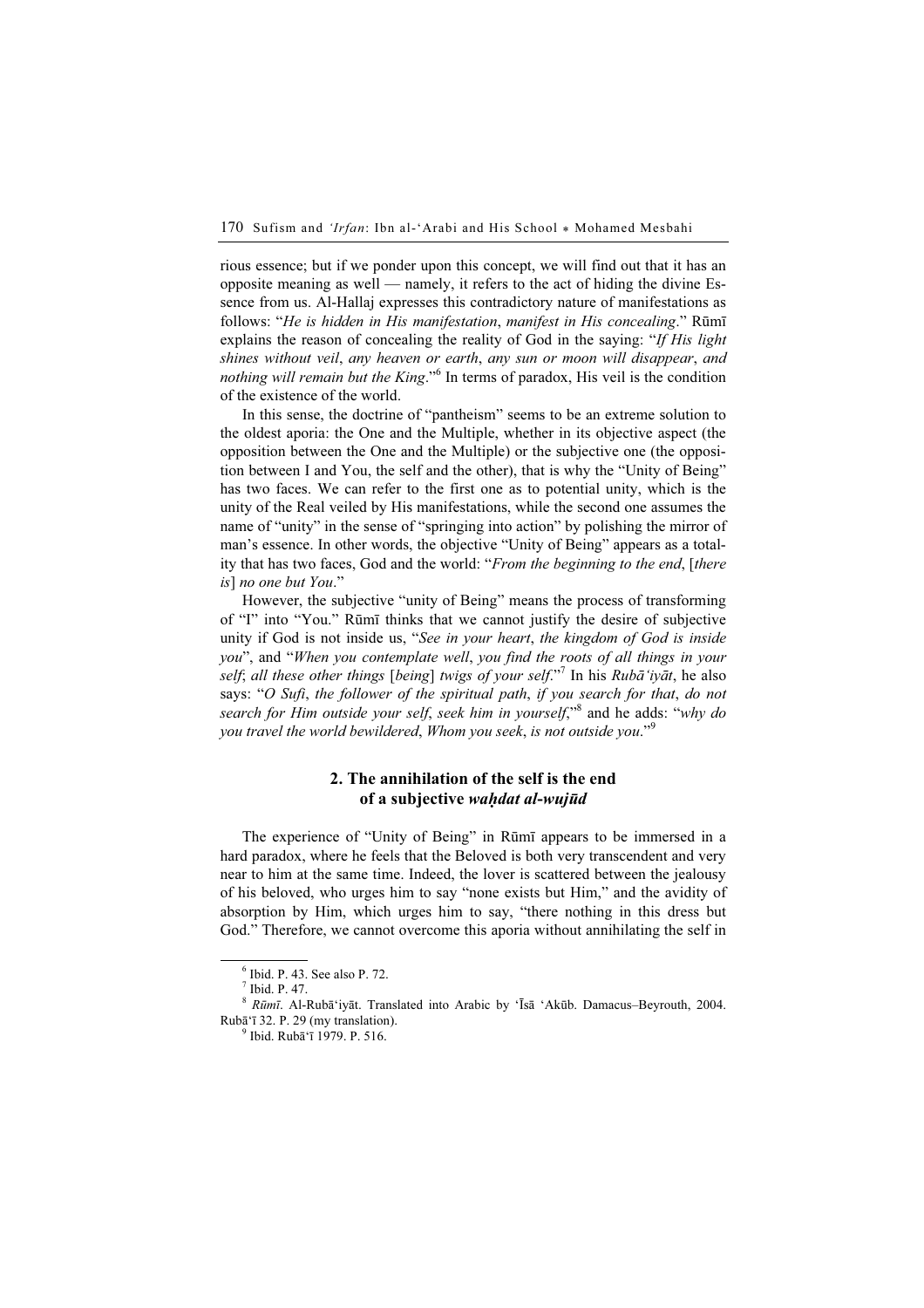the Other or melting into him, or without abolishing the duality between I and You. Paradoxically, Rūmī describes this abolition as a general process that guarantees the evolution of a being from the level of elements to a level of angels going through the vegetable, animal and human levels:

"I died as mineral and became a plant; / I died as plant and rose to animal; / I died as an animal and I was a man. / Why should I fear? When I became less by dying? / Yet once more I shall die as man, to soar / With angels blest; but even from angelhood / I must pass on: all except God doth perish. / When I have sacrificed my angelic soul, *I* I shall become what no mind ever conceived. / Oh, let me not exist! For Non-existence / Proclaims in organ tones, 'To Him we shall return.' "<sup>10</sup>

When we admit that the annihilation of the self is the purpose of "unity of being," we really see for ourselves that unity is rather an annihilatory than an existential phenomenon, this is why Rūmī says:

"Take the famous phrase: 'I am the Real.' Some people think it is a huge pretension. But 'I am the Real,' in reality, is a great modesty. Because who says, 'I am a servant of the Real,' affirms two existences, one of himself, the other of God. Yet who says, 'I am the Real,' denies himself … 'I am the Real,' means, in fact, 'I am nonexistent, and He is the Existent, nothing possesses existence but God. I am absolutely nonexistent, I am nothing.'  $"$ <sup>11</sup>

For this reason, the aim of annihilation of the self is not the acquisition of theoretical knowledge, but the obtaining of an emotional gnosis. In this experience, the distance and duality between God and man disappears.<sup>12</sup> The Sufi does not believe that the perception of self-manifestations of Real will be sufficient, but he hopes to go beyond them to unveil the core of these manifestations. In other words, the Sufi does not seem to be content with seeing the Being or talking about Him, but he wants to become Him, or rather to be burned by Him.

Thus, the way to the "unity of Being" is an oppositional one. It starts from manifestations to end in essence; it leads from a sensitive and multiple being to a rational one, from perceptible to imperceptible.<sup>13</sup> The contrarieties cannot be transformed one into another if they do not have the same nature. However, this transformation needs a mystical "stone," namely the annihilation that dissolves

 $10$  Nicholson R.A. The Mystics of Islam. London: Routledge and Kegan Paul, 1914. P. 168 (quoted from http://www.sacred-texts.com/isl/moi/moi.htm#168).<br><sup>11</sup> Kitāb Fīhi mā fīhi. P. 83. See also P. 277.<br><sup>12</sup> He says: "If he has seen to the willful (intended, *al-maqṣūd*), the duality will disappe-

ar" — ibid. P. 56.<br><sup>13</sup> He says: "What is more the furthest from comprehension and sagacity than the secret of

the Real  $(al-haqq)$  and His Essence" — Rūmī. Masnawī. Vol. 3. P. 291, verse 3640 (my translation).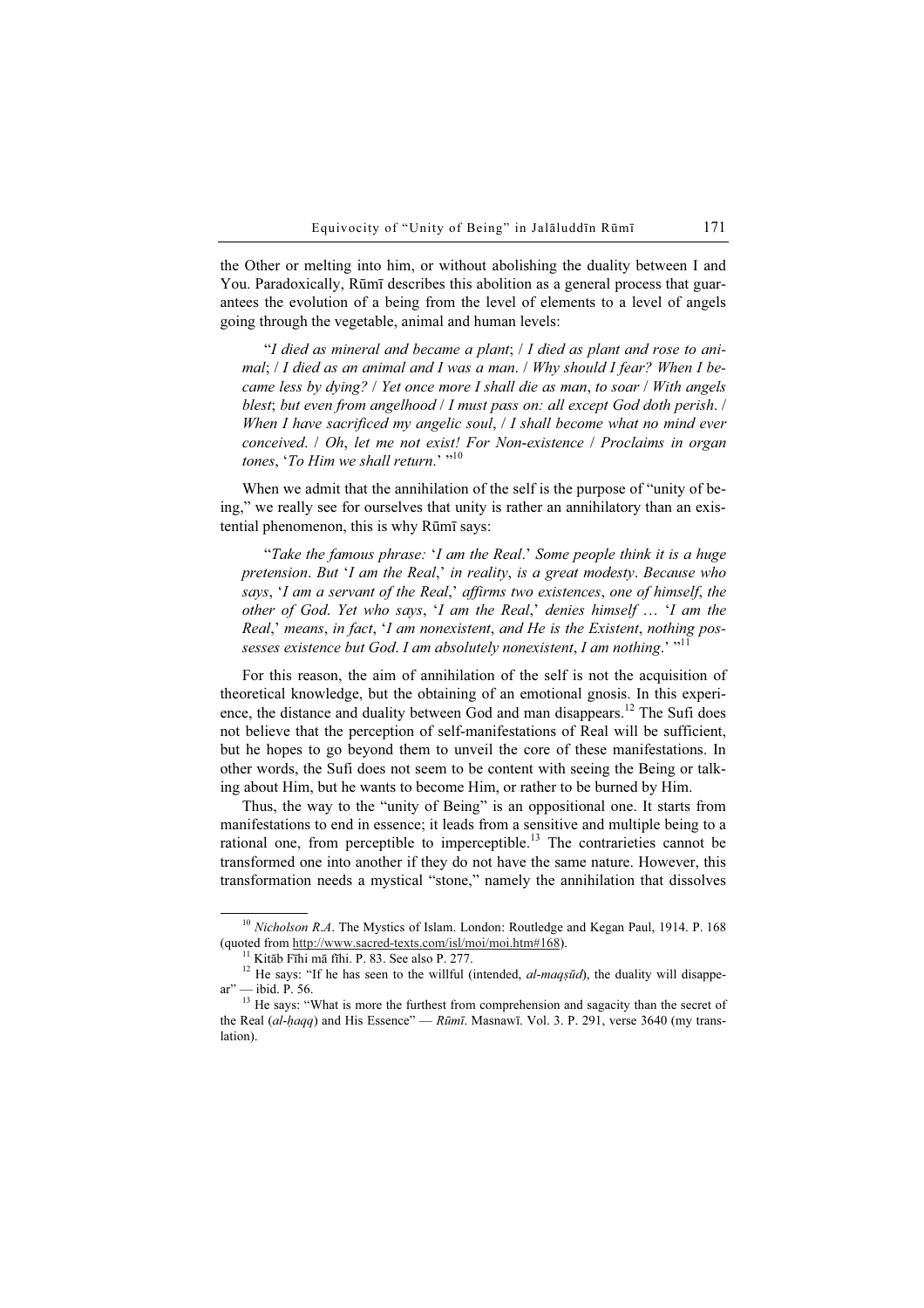multiplicity and diversity in an absolute identity: "Be joyful with Him, not with 'others': He is the spring, but others are like January."<sup>14</sup> There is neither an end nor a cause to come back to unity.<sup>15</sup>

But the annihilatory way is not a completely negative way; since, thanks to it, the Sufi acquires a total freedom from space, time, geography, history, and all things but not from the beloved; the "Annihilation of the self" gives him a possibility to subsist with God. Finally, the evacuation of the self from knowledge and mundane worries creates in him a new power that enables him to receive the absolute perfection in the soul, because "*it is necessary that he has a core in or*der to perceive the Core, it is obligatory he has a spirit in order to enjoy the Spirit."<sup>16</sup> In this way, non-being becomes a faculty, and annihilation becomes an achievement. This is the condition of the metamorphosis of the individual into the absolute: "When you have become living through Him /you are indeed Him. That is utter Oneness, how could that be coexistence?"<sup>17</sup>

But reaching the Real does not mean the end of the journey. The human effort to attain the truth is always renewable, since "the beloved puts on a new dress at any moment," and because even if the Sufi reaches the core of a nut, he discovers thousands more cores within it,<sup>18</sup> "and if the man ... arrives to perceive the Truth, this will not be the Truth himself. The true man is one who never ends to endeavour, and turns around the sublime Truth without relaxation nor repose."<sup>19</sup>

When we read the poetry or prose of Rūmī, we cannot determine whether the "Unity of Being" means *ittiḥād* or *ḥulūl*, because both require annihilation.<sup>20</sup> In general, "Unity of Being" indicates the way of *ittihad*, which starts from knowledge of the self and leads to the knowledge of the Other Self. The principle of this approach is to consider the self as a mirror of the Real or His astrolabe: "the man is the astrolabe of Real, but it is necessary to have an astronomer to understand the astrolabe … Because who "knows himself, knows his God" … as the

<sup>&</sup>lt;sup>14</sup> The continuation of the verse is: "*Everything other than God is leading you astray*,  $/$  *Be it you throne, kingdom, and crown*" (Masnawī. Vol. III. Verses 507–508).

<sup>&</sup>lt;sup>15</sup> "Without a cause God gave us Being; /without a cause, He took it back again."<br><sup>16</sup> Rūmī. Mawā`iz majālis al-sab`a. P. 24.<br><sup>17</sup> Masnawī. Vol. IV. Verse 2767, quoted from *Chittick*. The Sufi Path.<br><sup>18</sup> About the infin

<sup>&</sup>lt;sup>20</sup> We can find the traces of *waḥdat al-ḥulūl* in these verses: "Happy the moment when we are seated in the Palace, thou and I, / With two forms and with two figures but with one soul, thou and I. / The colors of the grove and the voice of the birds will bestow immortality / At the time when we come into the garden, thou and I. / We shall show them the Moon itself, thou and I. / Thou and I, individuals no more, shall be mingled in ecstasy, / Joyful and secure from foolish babble, thou and I. / All the bright-plumed birds of heaven will devour their hearts with envy / In the place where we shall laugh in such a fashion, thou and I. / This is the greatest wonder, that thou and I, sitting here in the same nook, / Are at this moment both in 'Iraq and Khorasan, thou and I." — quoted from Reynold A. Nicholson. Mystics of Islam. Chapter VI.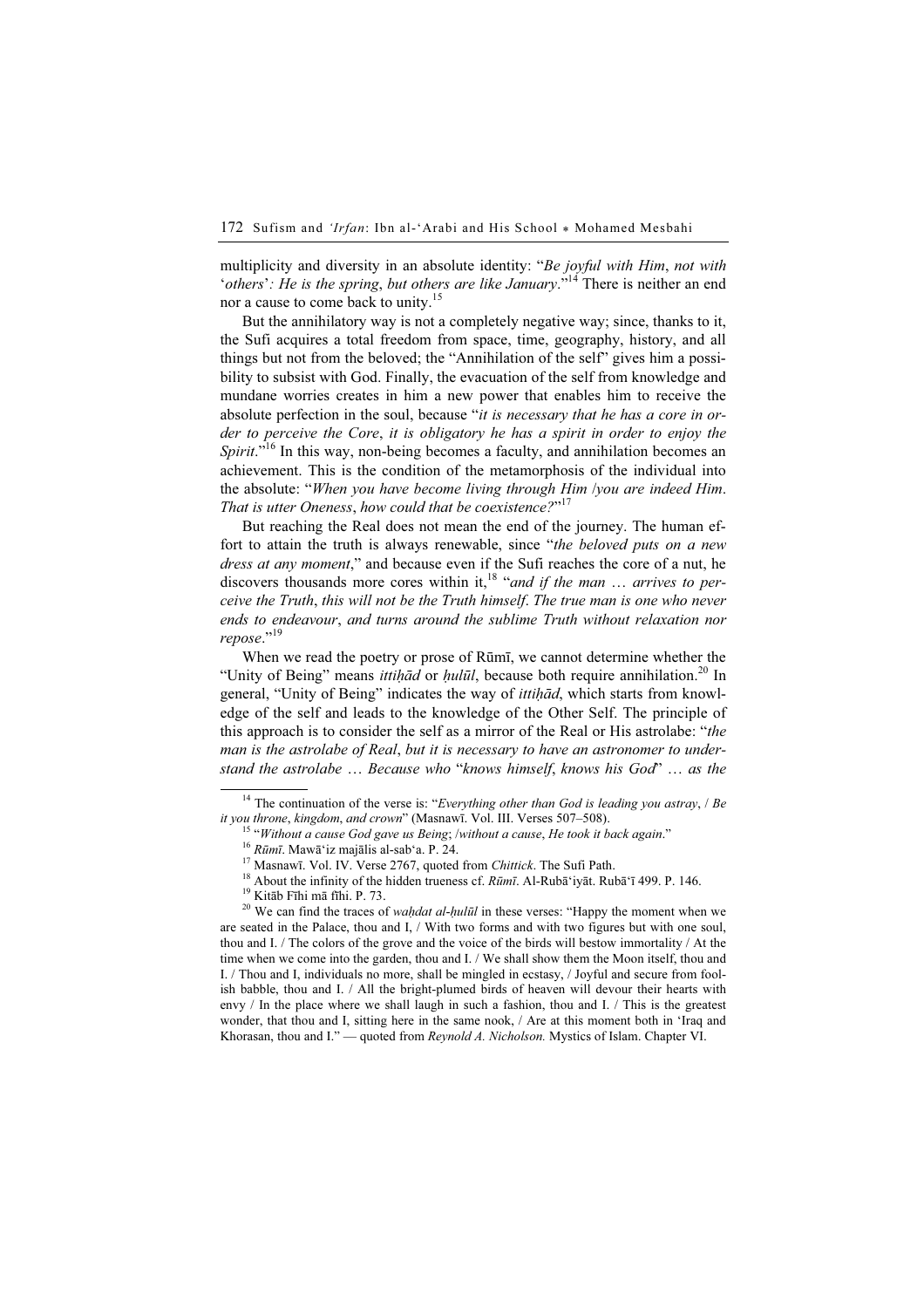silver astrolabe is a mirror of celestial spheres, the human existence … is an astrolabe of the Real. When God makes the man know Him and have an eye on Him, the man begins to see in his existential astrolabe the disclosure of the Real and His absolute beauty instant by instant, glance by glance. This beauty doesn't disappear."<sup>21</sup>

Even if the beginning of a mystical journey is the knowledge of the self, Rūmī advises the Sufi to get rid of his knowledge of the self as soon as he has known it, for he may attain the One and unify with Him. Rūmī describes this dialectic relation with his self as follows : "Suppose you know the definitions / of all substances and their products, / of what good is this to you? / Know the true definition of yourself. / That is essential. / Then, when you know your own definition, / flee from it, / that you may attain the One who cannot be defined, / O sifter of the dust." In the Rubā'iyāt, Rūmī also says: "When I was preoccupied with myself, I didn't merit my soul / but when I went out of my soul, I found my soul."<sup>22</sup> In the station of *ittihad*, there is no distinction between the two selves: "When the soul has been united with God, to speak of Soul (God) is to speak of this soul, and to speak of this soul means to speak of that Soul."23

The feeling of unity with all things, whether they are similar or opposite, material or spiritual, emotional or intellectual, is one of the several consequences of the unity of Being.

"If there be any lover in the world, O Moslems, 'tis I. If there be any believer, infidel, or Christian hermit, 'tis I. The wine-dregs, the cup-bearer, the minstrel, the harp, and the music, The beloved, the candle, the drink, and the joy of the drunken  $-$  'tis I. The two-and-seventy creeds and sects in the world Do not really exist: I swear by God that every creed and sect  $-$  'tis I. Earth and air and water and fire, nay, body and soul too  $-$  'tis I. Truth and falsehood, good and evil, ease and difficulty from first to last, Knowledge and learning and asceticism and piety and faith — 'tis I. The fire of Hell, be assured, with its flaming limbos, Yes, and Paradise and Eden and the Houris — 'tis I. This earth and heaven with all that they hold, Angels, Peris, Genies, and Mankind — 'tis  $I.^{324}$ 

 $21$  Kitāb Fīhi mā fīhi. P. 39; and he says: "in the Hadith 'show me the things as they are.' Man is something great, all things are right in him, but the veils and darkness don't permit him to learn the science existent inside him," — ibid. P. 90.

<sup>&</sup>lt;sup>22</sup> Rūmī. Al-Rubā'iyāt. Rubā'ī 15. P. 24; he also says: "sometimes I say 'I'm prince of my self / and at times I cry 'I'm captive of myself' "— ibid. Rubā'ī 16. P. 25.

<sup>&</sup>lt;sup>23</sup> Masnawī. Vol. VI, verse 4040, quoted from *Turkmen E*. The essence of Rūmī's Masnevi.<br>Istanbul. 1992. P. 345.

<sup>&</sup>lt;sup>24</sup> Rūmī — quoted in *Nicholson R.A*. The Mystics of Islam. P. 161–162.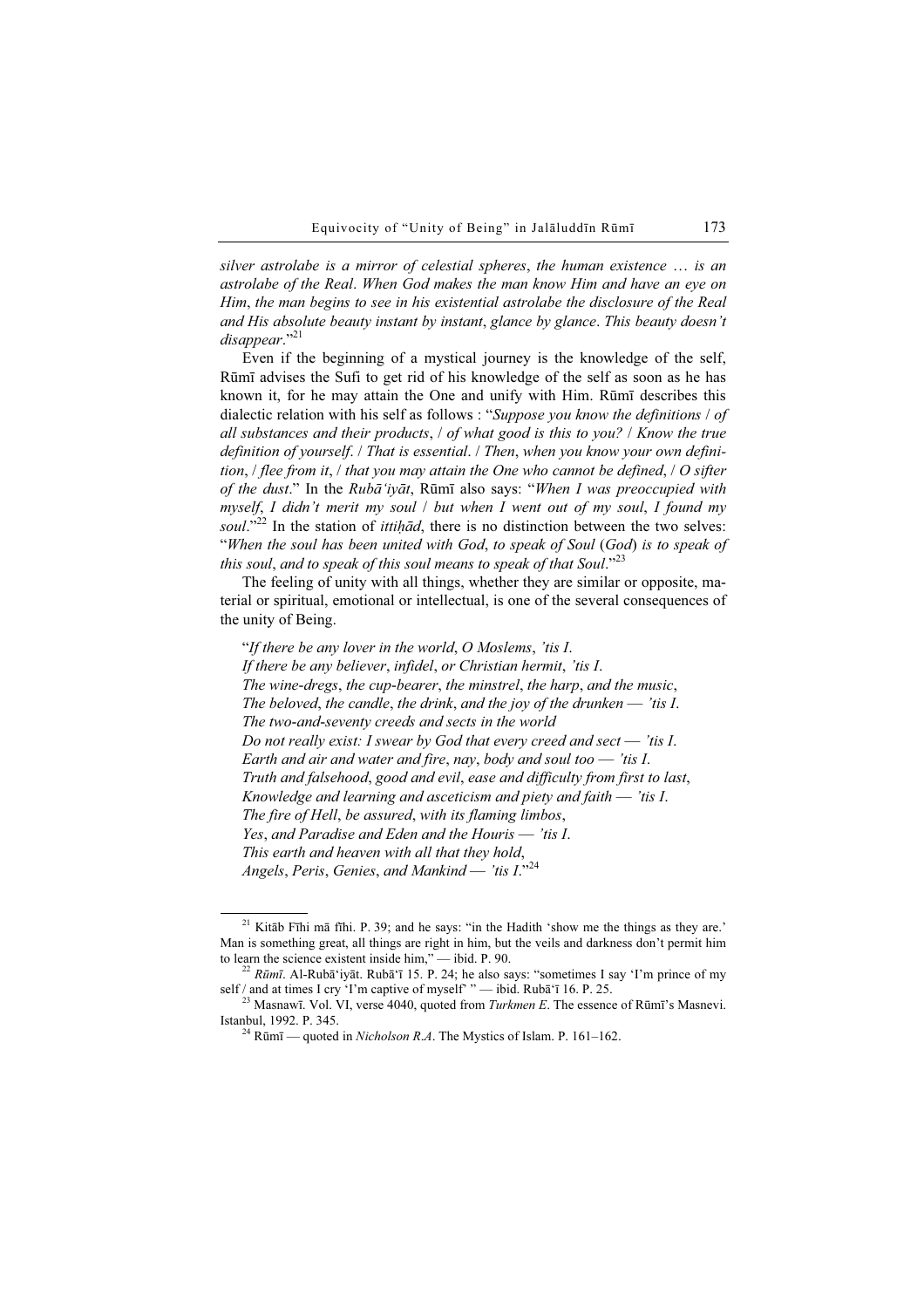In the domain of ethics, all judgments about human acts lose their meaning in the state of unity of being: "… for the persona vanished in the Real, offenses are not offenses, crimes are not crimes, because he is absorbed in the Real."<sup>25</sup>

For Rūmī, the same place (the Being) is not wide enough for two essences,  $^{26}$ for two judgments. However, this unity in place and in self does not prevent Rūmī from recognizing the existence of diversity between the two essences: "O God! O I! O You! My radiant pearl! We are diverse one from the other! I am your fate."

### 3. The "Unity of Being": from existential signification to discursive one

It is well known that the way Rūmī has proceeded to demonstrate his "Unity of existence" is an analogy in all its forms: comparison, metaphors, allegories, anecdotes, parables, etc., which gave his unity a metaphoric and poetic character. Thus, to say that "Unity of Being" is metaphorical means that it is in fact a "discursive unity," and not an existential one. It means also that this unity is achieved only by the use of discourse and metaphors, namely by using logos in its linguistic sense. $27$ 

Nevertheless, if we consider that God has created the world by a Word — I mean, language, we can say that the world is nothing but a disclosure of the Being that inhabits language. Then, the affirmation that the unity of being in Rūmī is discursive has the same meaning as saying that it is existential. In this way, we will say that the realization of a discursive unity has the same intensity as the realization of an existential unity. Thus, the mirror or the astrolabe, where the Sufi sees the Real, is language. When the Sufi is interpreting the Koranic verse "wherever you go there is the face of God," he sees God in all things. We think that this sight is a poetic and metaphorical seeing, and not a sensual or a rational one. In this poetic experience, only the viewer, the viewed and vision become the same thing: "at the end of it 'all I see is nothing but God' or 'Only God sees

<sup>25</sup>Kitāb Fīhi mā fīhi. P. 85.

 $26$  Cf. ibid. P. 58; elsewhere, he says: "A man knocks on the door of his sweetheart, a voice inside says: 'who is knocking?' He answers: 'I am'; the voice tells him: this house does not hold you and me. And the door remains closed. The lover departs to the desert. After one year, he returns and knocks on the door one more time, the voice from inside asks him like it did the last time : 'who is knocking?' The lover answers: 'this is you yourself'; and he opens the door to him" — Rūmī, quoted from 'Abd al-Qādir Mahmūd. Al-falsafa al-ṣūfiya fī 'l-islām. Cairo, 1967. P. 535.

 $27$  Concerning the vanishing of the name of I in the name of the you, he says: "If you want your names, renounce your names, and cling to this name … because who searches his name, wastes his name, and who hides his name in this name, wins the good reputation for eternity" — Mawā'iz majālis al-sab'a. P. 68.